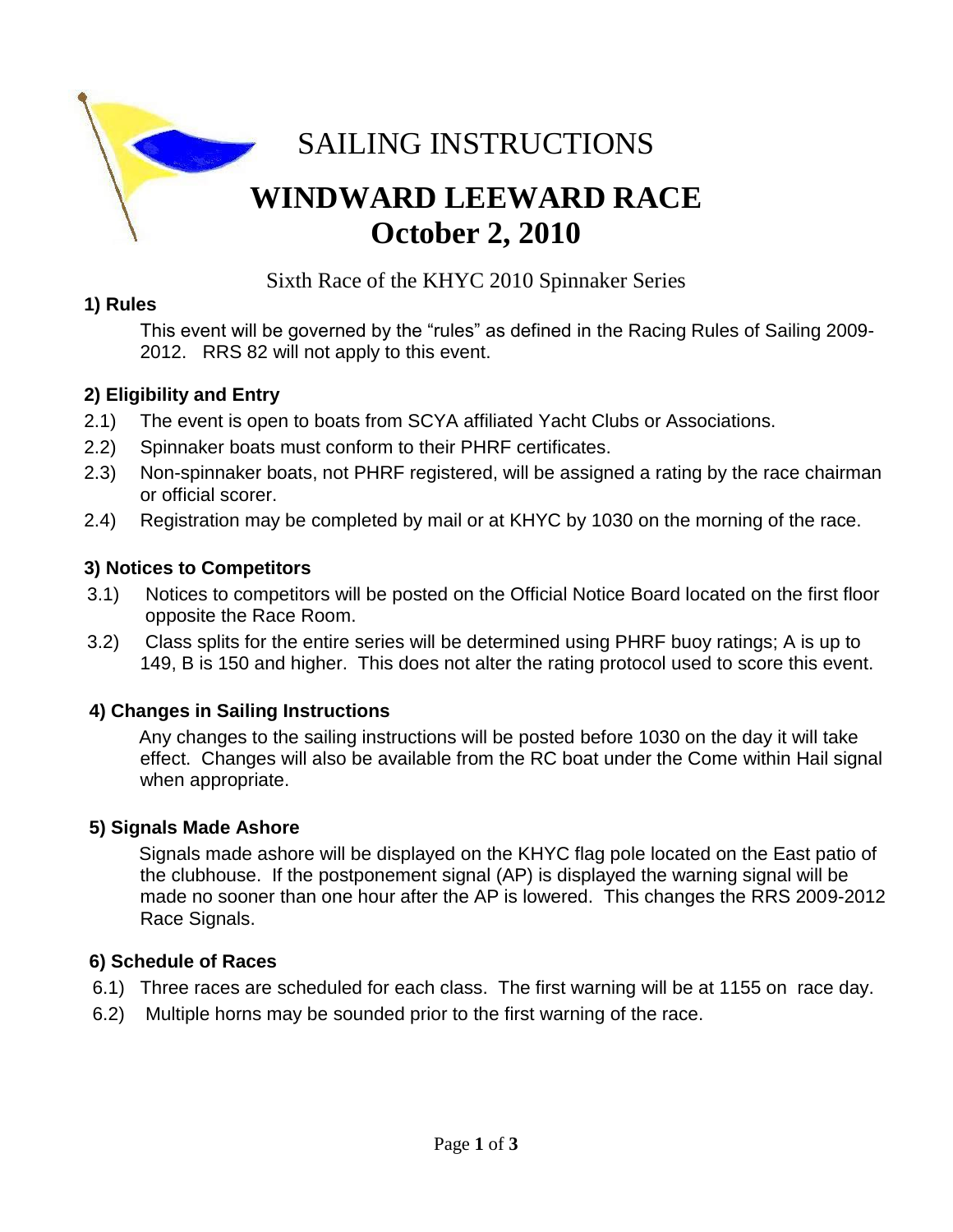#### SAILING INSTRUCTIONS **WINDWARD LEEWARD RACE**

# **7) Signals on the Race Committee Boat**

- 7.1) Starting signals will conform to rule 26 of the 2009-2012 Racing Rules of Sailing (RRS).
- 7.2) Non-Spinnaker, non-gennaker boats start in class per the Spinnaker boat class A/B splits.
- 7.3) Classes will start in the following order: Class Flagge

|                    | <b>Flag</b> |  |
|--------------------|-------------|--|
| A----> D 1200      |             |  |
| B----> E 1205      |             |  |
| $C_{\dots}$ F 1210 |             |  |
|                    |             |  |

## **8) The Race Course**

- (8.1) Three races are scheduled for each class.
- (8.2) The racing venue will be in the vicinity of "S" Mark per 2010 KHYC Race Mark Guide.
- (8.3) Course 1: Start F L (gate) Finish Course 2: Start - A - L (gate) - Finish Course 3: Start - C - L (gate) - Finish Course 4: To be determined

### **9) Marks**

- (9.1) Marks are spar buoys or inflatable replacements in the approximate positions defined on 2010 KHYC Race Mark Guide.
- (9.2) The Leeward mark is a gate between the yellow spar "T" and a yellow Tetrahedron (inflatable) and should only be crossed downwind.

# **10) The Start**

- **(**10.1) Races will be started using Rule 26 with individual classes starting using a five-minute sequence. The committee will attempt *but is not obligated* to keep all start & restart times at five-minute clock intervals.
- (10.2) The starting line will be between "S" mark and a staff displaying an orange flag on the race committee boat.
- (10.3) **Boats whose preparatory signal has not been made shall keep clear of the starting area and all boats whose preparatory signal has been made.**
- (10.4) The Start/Finish line is restricted.

# **11) Safety (Category and Crew)**

- **(**11.1) The race is a Category 4 event.
- (11.2) All boats must check in with the Race Committee on the water prior to the first class warning signal.
- (11.3) A boat retiring **must** notify the committee ASAP or before the last boat to finish (whichever is sooner). The RC monitors VHF Ch.78.